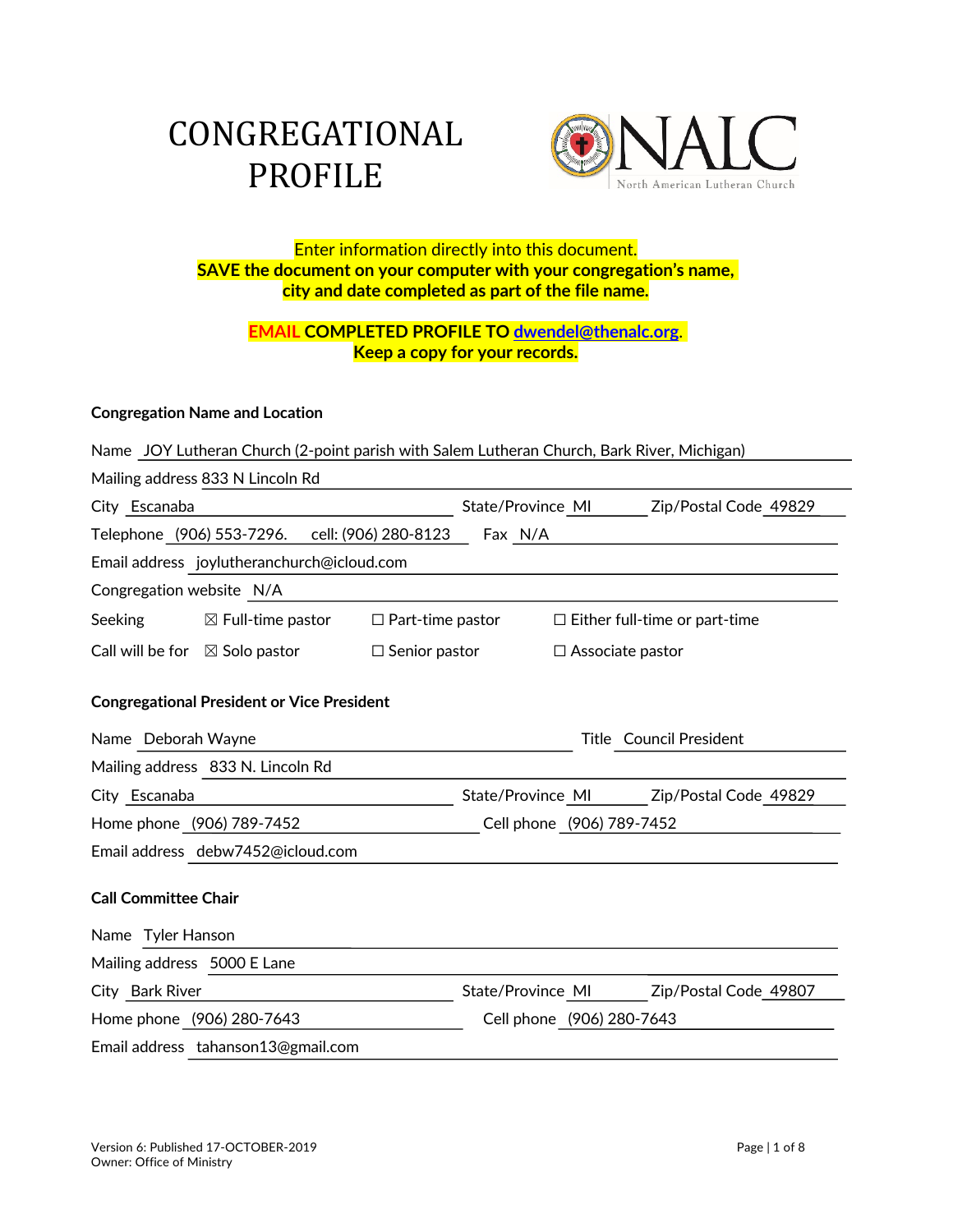#### **Congregational Demographics**

Number of **paid** staff (full- or part-time): Clergy 1 Lay professionals Secretarial 0

Average worship attendance 37 Average Sunday school attendance 14

#### **Indicate the type of community in which your congregation is located (is it small town, small city, suburban, large city, farming, industrial, etc.).**

JOY is located in Escanaba, MI (Zip code 49829) population 12,160 per 2019 census data. Escanaba is located in Delta County MI, population 35,784 per 2019 census data

#### **Describe the congregation's ethnic composition and age distribution.**

Do not have specific data but estimated ethnic composition is primarily mix of white European and Scandinavian. Generally, mirrors that shown on 2019 census data.

**Does the congregation have a clear vision for mission — a clear and shared understanding of where God is leading you? If so, state it as succinctly as possible.** 

Our mission statement: *Sharing the Love of Jesus with JOY (Jesus-Others-You)* leads us to be disciples to share God's Love with all those we meet within and outside our worship community.

#### **What are the primary goals of your congregation?**

Encourage, guide, support all those we meet within and outside our worship community to become aware of/accept/ share God's unconditional love for us all.

#### **Describe your congregation's worship practice (liturgy, hymns, vestments, music, hymnals, and frequency of Holy Communion).**

Our worship practice would be accurately depicted as traditional in form and function however would not be considered a "high church" experience. We utilize the Lutheran Book of Worship (green book) at our one Sunday worship service. Communion is celebrated at each worship service. Vestments are expected. Currently not singing liturgy but plan to do so now that we recently acquired the Hymnal Plus worship music system. Considering the possibility of adding a Saturday service that perhaps would be more contemporary in its style.

#### **Describe your congregation's Christian education ministry.**

We have a strong Sunday School program lead by two of our members that have many years of faith formation leadership and teaching experience. We currently have 14 youth members attending JOY's Sunday School program. Our pastor teaches our confirmation program with a current enrollment of 7 students. Pastor also leads our weekly bible study group. All the above-mentioned activities are open to not only all congregation members but also to anyone else within our community that would like to participate. We partner with Salem Lutheran Church for vacation bible school activities.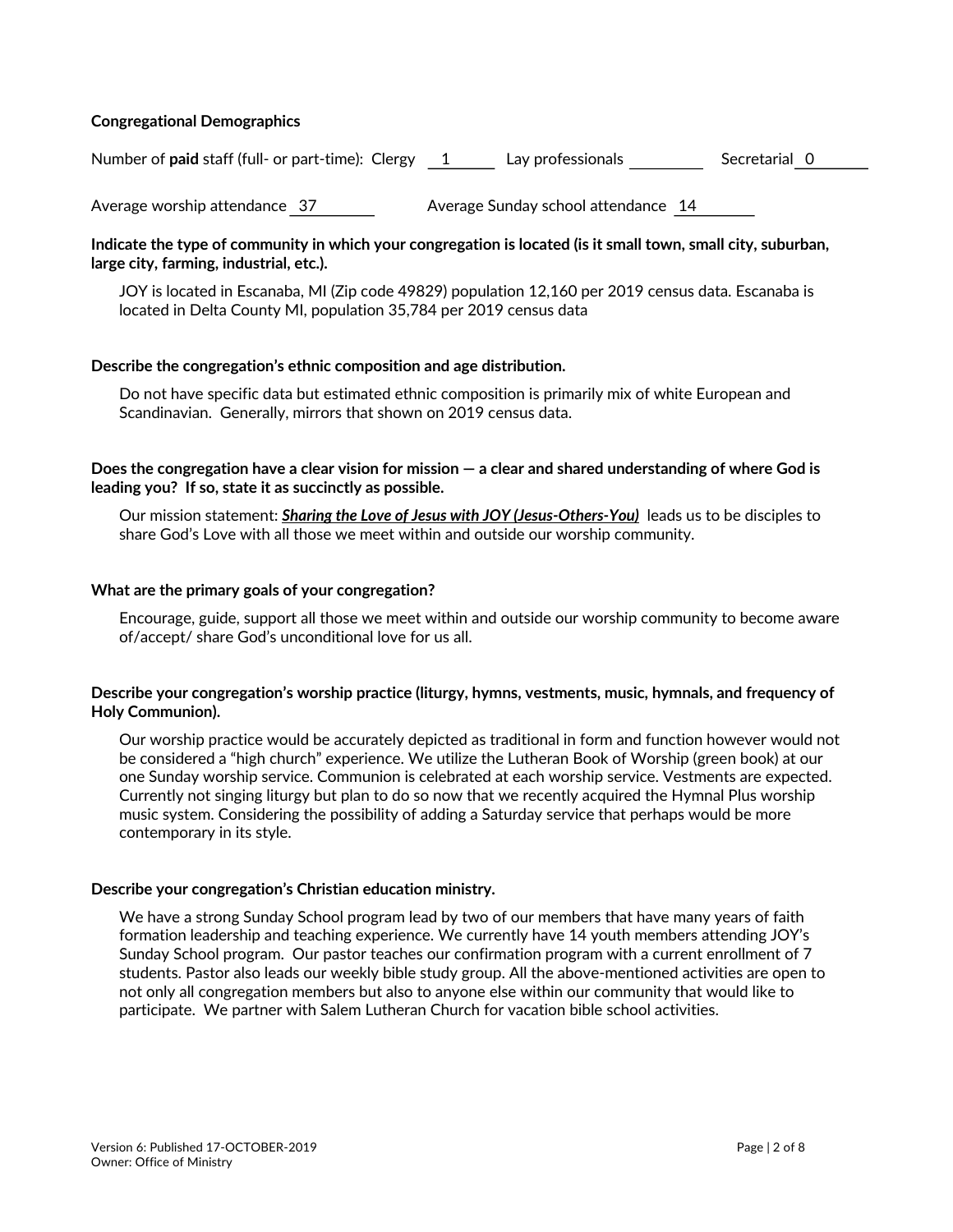#### **Describe the congregation's current activities for mission and outreach.**

We are a new church (first worship April 11, 2021) therefore much of our energy has been focused on various pastoral and administrative formation tasks. In the Summer of 2021, we partnered with Salem Lutheran Church for vacation bible school which was open to all children within our community. In the Fall of 2021, our congregation participated in a community wide program (Mission of Hope) that provides clothing and school supplies to children in our community. Mission outreach will be a major component of our congregational core initiatives. We see that as being driven by our Mission Statement: *Sharing the Love of Jesus God with JOY (Jesus-Others-You)*. Our congregation holds a "coffee" fellowship gathering after each worship service.

#### **The NALC is committed to moving away from an institutional understanding of the Church, to the biblical commission to be a community of followers of Jesus who focus on being disciples and making disciples. Which best describes your congregation's understanding of this movement? [Type an X by the appropriate response]**

- \_\_ Totally unaware
- **Example 20** Have heard about it
- **EXEC** Have been involved personally
- Some in the congregation are involved, some aren't
- **X** Congregation understands, is on-board and involved

#### **List the** *Top Five Things* **your congregations hope for in its next Pastor**

- 1. Pastor displays a sense of call in their heart.
- 2. Pastor who embraces being a *"shepherd*" for our congregation: Guiding, teaching, supporting and fully engaging congregation members.
- 3. Pastor has prayer and daily devotion as part of their life.
- 4. Pastor enjoys preaching and teaching.
- 5. Pastor has a love for people. Able to relate well with the varied mix of personalities within a congregation.

#### **What were the three most significant events in your congregation's history? Provide the years in which these events happened and why they are important to your congregation.**

JOY is a newly formed church, with its first worship April 11, 2021. By far, the most significant event in our church's brief history are the issues that served as the genesis to JOY's founding members. Most, if not nearly all, of our members were previous members of other ELCA Lutheran congregations in our communities. These members were increasingly troubled by that synod's movement away from the biblical teachings to a more liberal and political belief interpretation of God's Word. More than several of our members tried to call a special congregational meeting at their Lutheran church at that time but were strongly rebuffed by that council's leadership and even by the synod bishop. As a result, a small group of people began to meet informally in the summer of 2020 to discuss the idea of forming a new Lutheran congregation/church. Things progressed to the point in September 2020 when a group of 12 people began meeting on a regular basis to faithfully and prayerfully discuss future plans of what could be. Fast forward to December 20, 2020 when JOY Lutheran Church was formed at our inaugural church meeting.

So, in summary, the movement away from a biblical based understanding of God's Word by many Lutheran synods resulted in the formation of our congregation as a NALC denomination. It important to note that our sister Church, Salem Lutheran Church located in Bark River Michigan, had also discontinued their ELCA association over 11 years ago for much of the same reasons, also choosing to be NALC affiliated.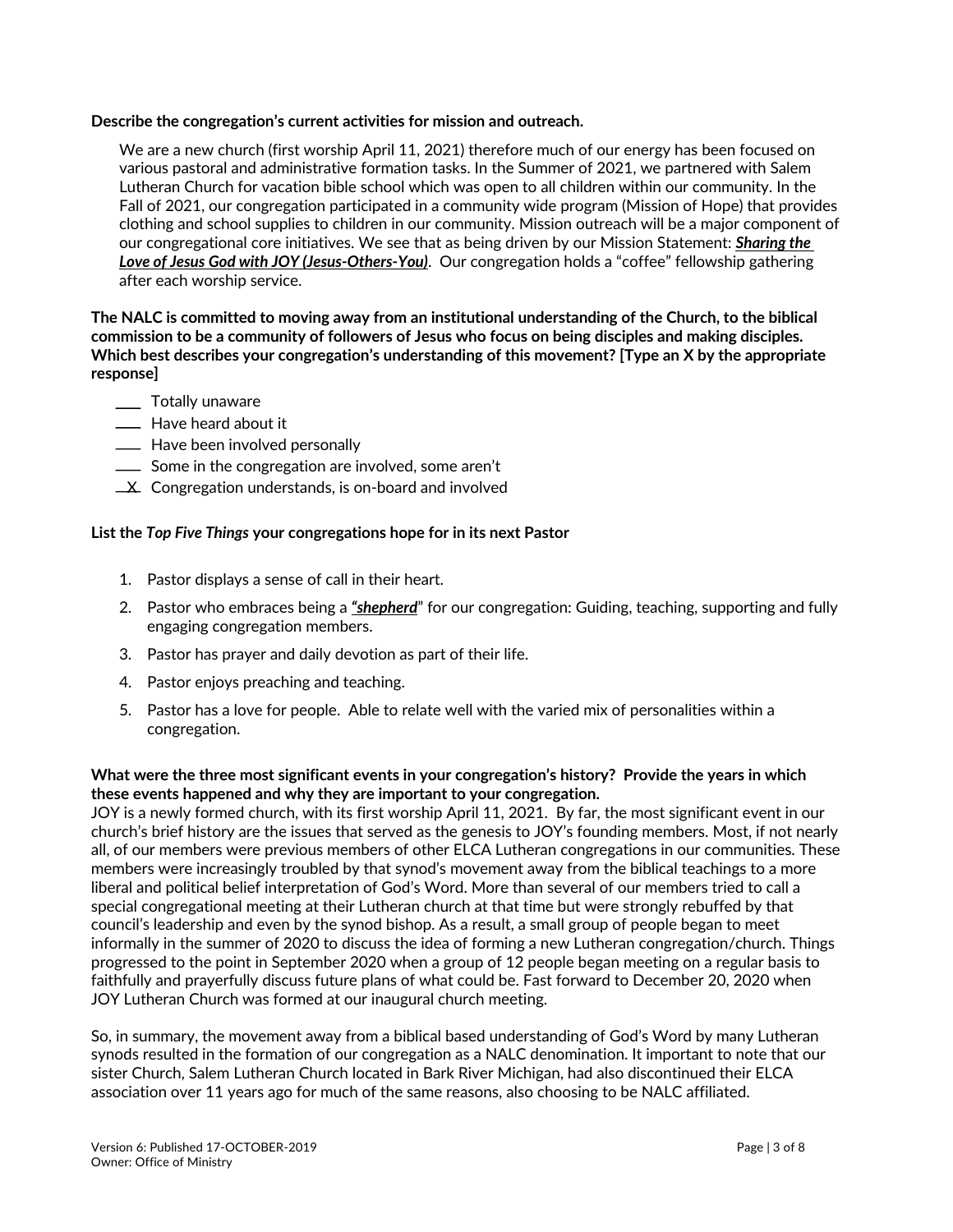The other significant events in our congregation's history would include the following:

| 4/11/21  | Our first worship service                                                                                                                                     |
|----------|---------------------------------------------------------------------------------------------------------------------------------------------------------------|
| 4/25/21  | Celebration worship Service lead by our NALC District Dean Rev. Craig<br>Nehring, Pastor Stephen Cowen, Pastor Len Gilley, and Lay Minister Cynthia<br>Cowen. |
| 08/13/21 | Completed purchase of our current worship center at: 833 N Lincoln Rd,<br>Escanaba, MI 49829. Started remodeling of the building.                             |
| 12/24/21 | Held first worship in our newly acquired and remodeled worship center.                                                                                        |

**Has your congregation participated in the Congregational Workshop Preparatory to the Call Process? [Type an X by the appropriate response]**

 **x Yes No**

#### **What were the three most significant results of the workshop?**

- 1. We need to be patient and be prayerful.
- 2. Defined what characteristics we are looking for in a pastor.
- 3. Sharing each other's strengths.

#### **Describe the nature and extent of any significant current or recent conflict in the congregation. Is this conflict resolved, or ongoing? If resolved, how was it resolved?**

No existing conflicts within JOY's congregation. Moving forward with a shared pastor with our sister church Salem Lutheran Church, there will be times that we will need to find common ground for what works best for *both* congregations.

### **How does your congregation handle conflict/tension? Which of the following do you think best describes your congregation? [Type an X by the appropriate response]**

- $\rightarrow$  As a church, we respect and listen to each other and work things through without generating divisiveness.
- As a church, we try to respect and listen to each other, but it is not uncommon for differences of opinion to be a problem and for some people to choose sides. Some have left our church because of conflict.
- **-** Conflict hurts our sense of unity, but we tend not to talk about it.
- Painful experience with conflict has been present, but it has been worked through, and we have learned from the experience.
- We have had some painful experiences with conflict, and they linger in the background.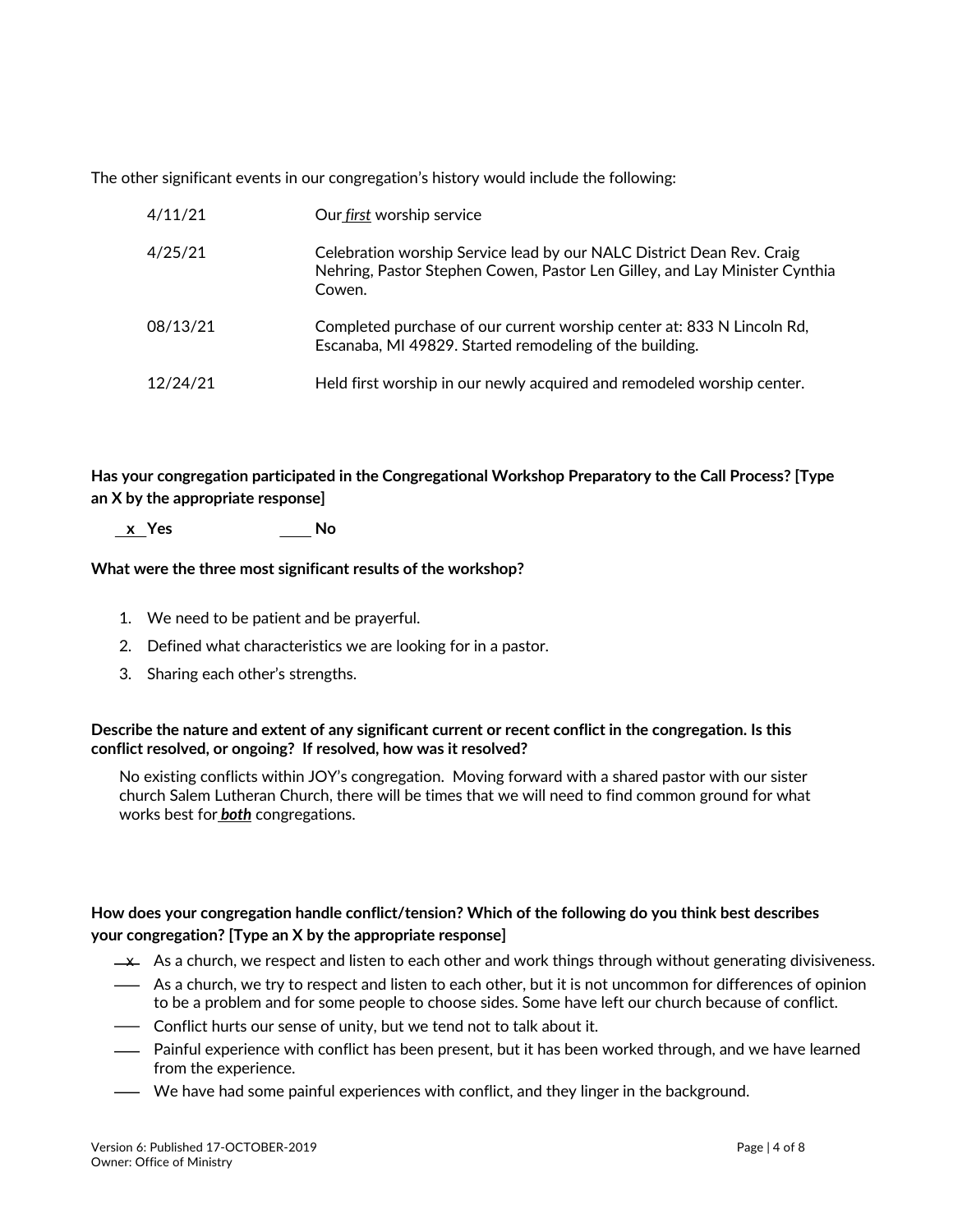Open conflict is present, and we need a minister who can help us deal with it.

Other (describe)…...

# **What was the nature of the relationship between your last pastor and the congregation? Positive? Struggling? Cooperative? Tense?**

Positive

**How did your council/congregational leaders work together with your last pastor? [Type an X by the appropriate response]**

- $\rightarrow$  Leadership is shared, with shared decision-making
- Pastor makes important decisions
- **-** Council makes decisions with pastoral input
- **-** Council makes decisions without pastoral input

#### **Is your pastor a member of council with: [Type an X by the appropriate response(s)]**

X Voice X Vote

#### **Congregational finances**

Total budget for last fiscal year: General fund: \$21,020: Building fund \$48,990; Bible fund \$312

Benevolence to the North American Lutheran Church: \$ none

Other benevolence: \$250 Mission of Hope (outreach)

Total debt of the congregation: \$ 64,935 (mortgage)

Total savings, reserves, and endowments: fund balances as of 3/20/22: general fund \$5,599; building fund \$1,631; bible fund \$229; memorial fund \$365.

#### **Compensation of Last Pastor- Pastor Stephen Cowen is a retired NALC pastor. Pastor Stephen has served as our interim pastor since JOY Lutheran Church was founded in December, 2020.**

| Salary: \$150 per week- for current interim Pastor  | Parsonage/housing allowance: \$ Parsonage available                                                            |  |  |  |
|-----------------------------------------------------|----------------------------------------------------------------------------------------------------------------|--|--|--|
| Social security offset: $$$ yes                     | Pension: \$ yes                                                                                                |  |  |  |
| Health Insurance: $$ yes$                           | Vacation: yes and a series of the series of the series of the series of the series of the series of the series |  |  |  |
| Continuing education (time/funding): yes            |                                                                                                                |  |  |  |
| Travel reimbursement: Federal Allowance             |                                                                                                                |  |  |  |
| Other:                                              |                                                                                                                |  |  |  |
| $\cdots$ . The set of $\cdots$<br>$\sqrt{2}$<br>. . |                                                                                                                |  |  |  |

*(Future compensation package will be based upon a full-time solo pastor providing pastoral leadership/services for our 2-point parish consisting of Salem Lutheran Church ( Bark River, MI) and JOY Lutheran Church (Escanaba, MI)*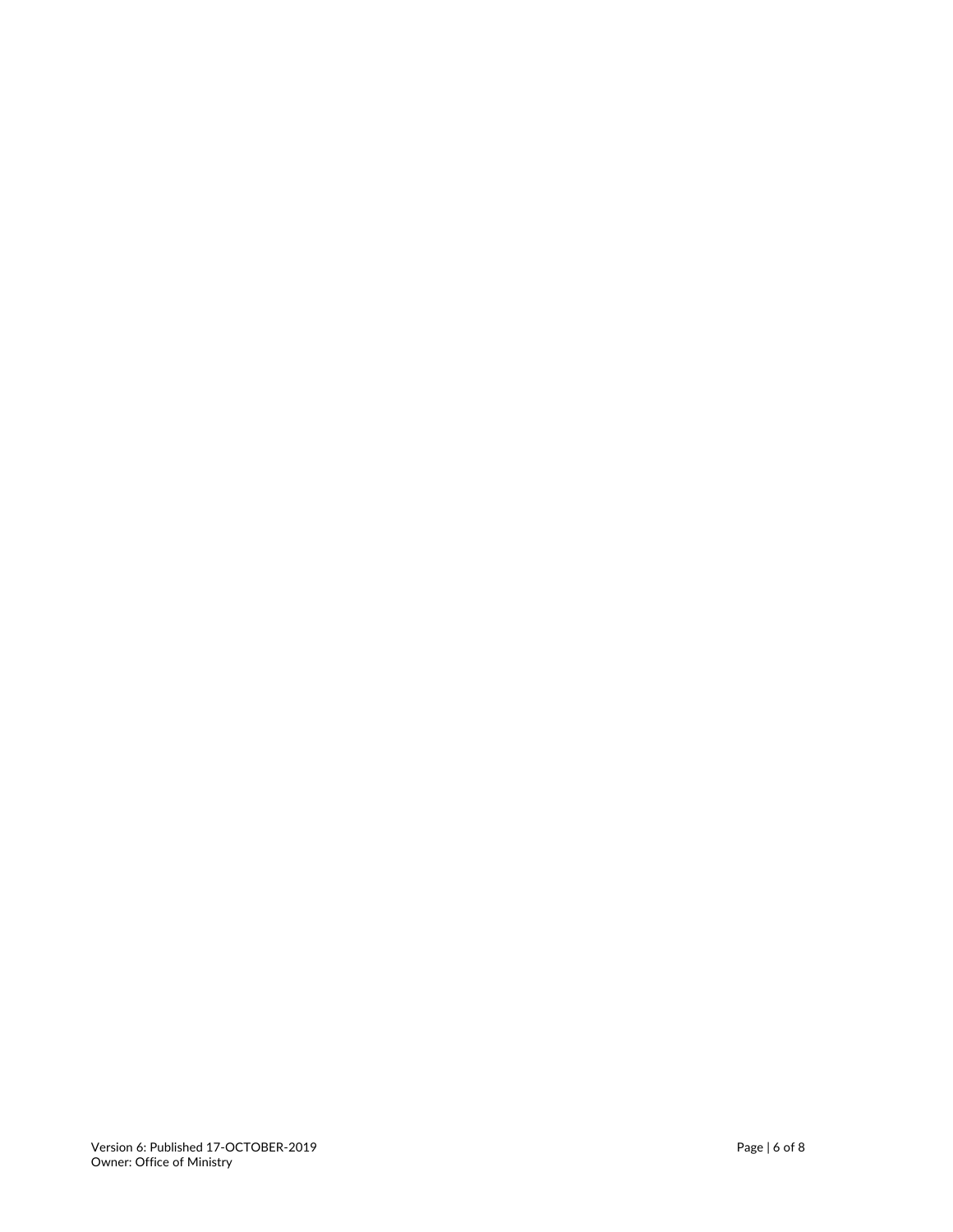**When the Congregational Vacancy List is updated, a short paragraph (3-4 sentences) is included announcing each congregation's ministry. If you wish, your call committee may compose that summary, realizing it may be edited/formatted as needed.**

Our two-point parish is looking for a pastor to shepherd both congregations which are located in South-Central Upper Peninsula Michigan. We ask that you prayerfully consider our ministry and explore the possibility of becoming our spiritual shepherd. Our two-point parish is an interesting combination of Salem Lutheran Church, established in 1883 in Bark River, MI and JOY Lutheran Church newly established in December 2020 in Escanaba, MI. We know that our Lord is guiding us through this call process, bringing together our congregations and pastor so that we all grow in our love of Christ. As our ministry grows, others in our community will also know and share His love in fellowship at Salem and JOY Lutheran.

**Consider filming a video to be included with your Congregational Profile on the NALC website Vacancy List. We invite your call committee to make a 3-5 minute video introducing prospective pastoral candidates to your context and congregation. The video can be informal, explaining what your congregation is seeking in a pastor and showing images of the members of your congregation and your worship environment. Here are some sample videos: Example One, Example Two. These samples were not produced by the NALC. They are both simply examples of the type of content you could include in a video.**

#### **Video Submission Instructions:**

Upload your video to YouTube or Vimeo. (Here are instructions on how to upload to YouTube: wikihow.com/Upload-a-Video-to-YouTube.) Include a link to the video below. Make sure the link allows for public access to the video.

https://youtu.be/mEPuNVKIFAk

Provide any other information about your congregation that may be helpful in the call process.

[enter text]

Completed by: Deborah Wayne, Council President-JOY Lutheran Church Date: 04/21/2022

# **SUBMISSION INSTRUCTIONS:**

**SAVE A COPY OF THIS PROFILE TO YOUR COMPUTER. Use "Save As" and specify document file name as:**

**Congregation name, City, Date**

**\*\*Email a copy of the completed profile to the Assistant to the Bishop for Ministry, dwendel@thenalc.org.**

Alternative submission method ONLY if you do not have email: Print and mail the complete profile to:

North American Lutheran Church Attn: Pr. David Wendel 2655 Innsbruck Drive, Suite A New Brighton, MN 55112-9304